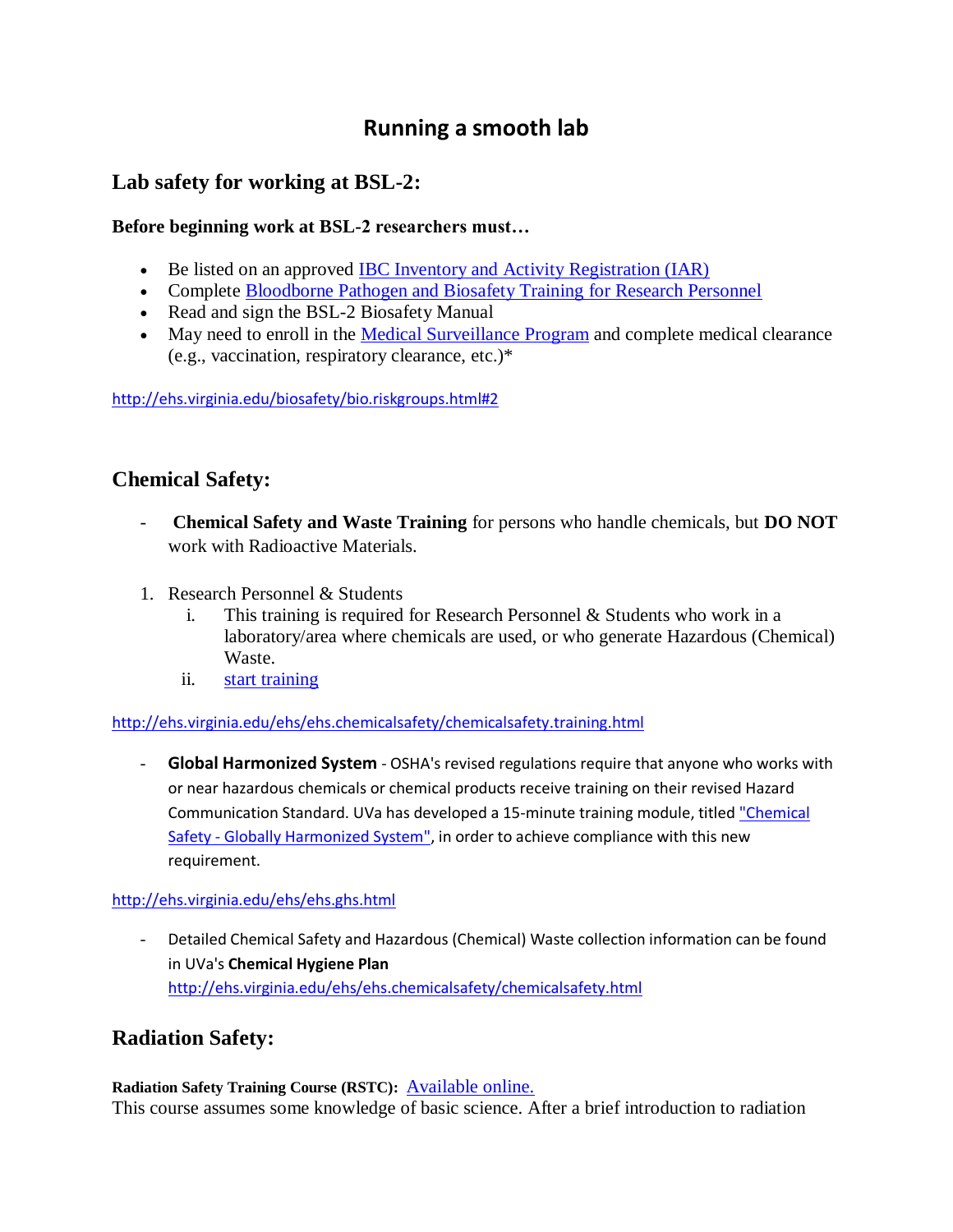physics, this course covers the interaction of radiation with matter, biological effects and risks of radiation exposures, regulatory and administrative dose and exposure limits, personnel monitoring for radiation exposure, internal deposition and external exposure protection methods, radiation measurement and measuring equipment, radioactive waste and emergency procedures.

#### **<http://ehs.virginia.edu/ehs/ehs.rs/rs.training.html>**

### **Fire safety:**

No extension cords, no alcohol in refrigerators or freezers, 18 inch clearance from ceiling.

<http://ehs.virginia.edu/ehs/ehs.firesafety/firesafety.html>

# **Shipping:**

Shipments of Infectious Substances (including those on dry ice) will continue to be the responsibility of the certified shipper and personnel must complete training every 2 years. Online training is available. There is separate training for shipping infectious substances and shipping with dry ice.

#### <http://ehs.virginia.edu/ehs/ehs.shipping.contacts.html>

### **Managing money:**

- Talk with sales representatives ask for quotes! Example, eBioscience can give 40% off of antibodies for FACS staining and Genesee will give better prices than what are listed in their punchout.
- Check with small and or minority owned vendors. Example: Thomas Scientific is a small vendor.
- Check to make sure vendor is eVA registered. If vendor is registered, they pay a 1% fee, if they are not registered  $-$  you pay the 1% eVA fee.
- Delivery code Delivery locations are physical addresses for the delivery of goods and services ordered by or for a particular Purchasing Unit. It is very important that all purchasing transactions and documents can be linked in some way to the proper departmental Purchasing Unit -- for reporting, communication, invoice handling, and problem resolution.
- Molmart You can order through Linda Beggerly (lkb7h@virginia.edu), you won't have to pay shipping for certain companies – Invitrogen, Qiagen, Bioline, NEB, BioRad.
- Does anyone have any feedback for Linda?

[https://core.web.virginia.edu/pubview/CurrentItemMstr.cfm?core\\_nbr=19](https://core.web.virginia.edu/pubview/CurrentItemMstr.cfm?core_nbr=19)

### **Animal Care and Use:**

General steps for a new animal handler:

1. Add new person to the animal protocol